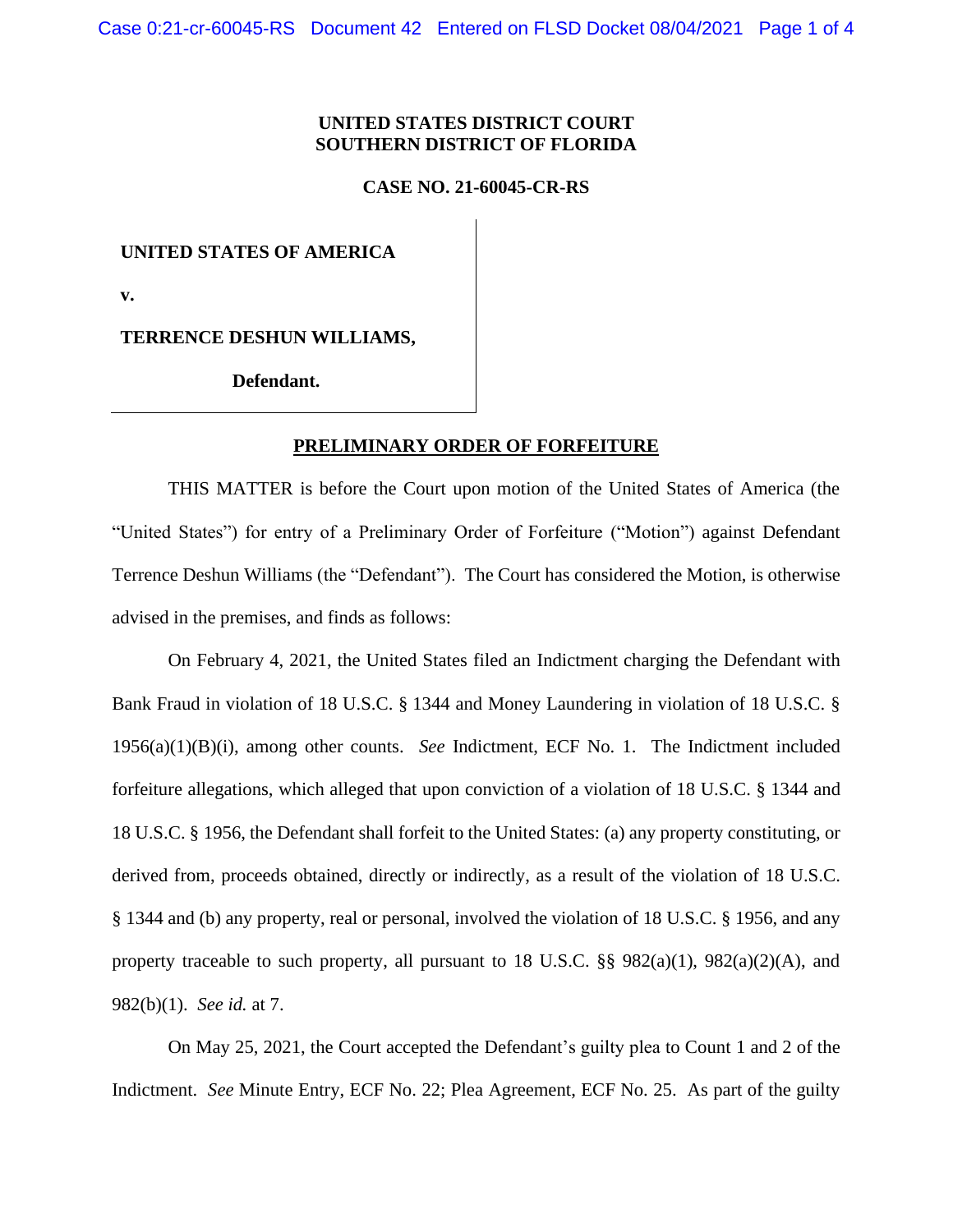plea, the Defendant agreed to the entry of a forfeiture money judgment in the amount of \$984,710.00 in U.S. currency. *See* Plea Agreement ¶ 8, ECF No. 25. Specifically, among other provisions in the Plea Agreement, the Defendant agreed to the following:

8. The defendant agrees, in an individual and any other capacity, to forfeit to the United States, voluntarily and immediately, any right, title, and interest to any property constituting, or derived from, proceeds obtained directly or indirectly, as a result of a violation of 18 U.C.S. § 1344, pursuant to 18 U.S.C. §  $982(a)(2)(A)$  and the provisions of 21 U.S.C. § 853. The property subject to forfeiture includes, but is not limited to: a forfeiture money judgment in the sum of \$984,710.00 in United States currency, which sum represents the value of property that constitutes or is derived from proceeds the defendant obtained as the result of the commission of the offense. In addition, the defendant agrees to forfeiture of substitute property pursuant to 21 U.S.C. § 853(p).

9. The defendant agrees, in an individual and any other capacity, to forfeit to the United States, voluntarily and immediately, any right, title, and interest to any property, real or personal, involved in the commission of the offense, in violation of 18 U.S.C. § 1956, or any property traceable to such property, pursuant to 18 U.S.C.  $\S 982(a)(1)(A)$ , and the provisions of 21 U.S.C.  $\S 853$ . In addition, the defendant agrees to forfeiture of substitute property pursuant to 21 U.S.C. § 853(p).

10. The defendant further agrees that forfeiture is independent of any assessment, fine, restitution, or penalty that may be imposed by the Court. The defendant knowingly and voluntarily agrees to waive all constitutional, legal, and equitable defenses to the forfeiture, including excessive fines under the Eighth Amendment to the United States Constitution. In addition, the defendant agrees to waive: any applicable time limits for administrative or judicial forfeiture proceeds, the requirements of Fed. Crim. P. 32.2 and 43(a), and any appeal of the forfeiture.

Plea Agreement ¶¶ 8, 9 & 10, ECF No. 25.

In support of the guilty plea, the Defendant executed a Factual Proffer, and the Court found

that there was a factual basis to support the Defendant's conviction. *See* Factual Proffer, ECF No.

24; Minute Entry, ECF No. 22. The Factual Proffer also provided a basis for the forfeiture of

property. *See* Factual Proffer, ECF No. 24.

According to the Defendant's Factual Proffer, the Defendant submitted a false and fraudulent Paycheck Protection Program ("PPP") loan application on behalf of his company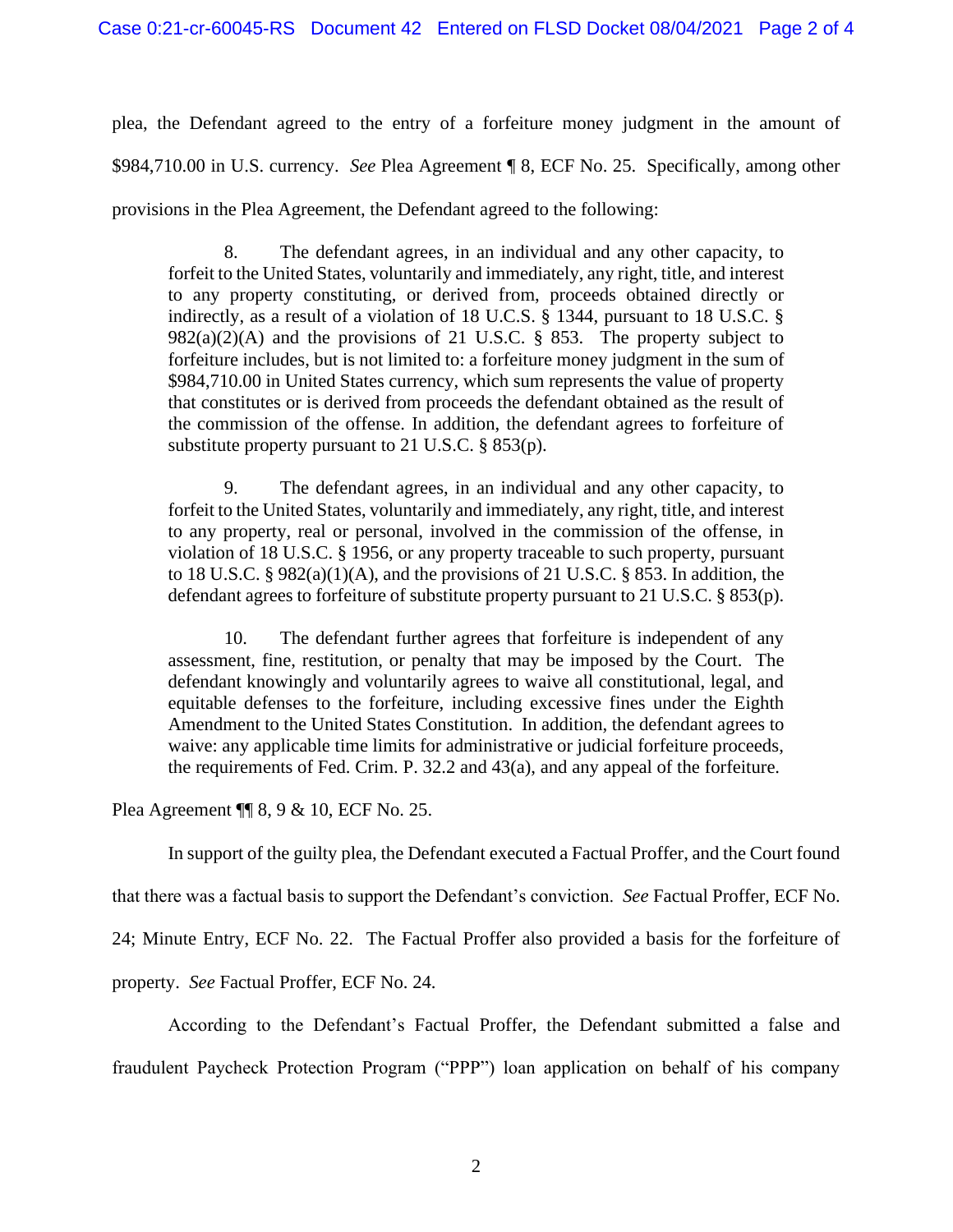Williams Consulting LLC ("Williams Consulting"). *See* Factual Proffer 2-3. Despite the fact that Williams Consulting did not have any employees, the Defendant falsely stated in his application that the company had 67 employees and an average monthly payroll of \$393,884. *See* Factual Proffer 2. In support of his fraudulent application, the Defendant submitted five IRS forms that he had purportedly filed with the IRS. *See* Factual Proffer 2. The forms fraudulently asserted that Williams Consulting paid \$4,726,618.68 in total payments to all employees in 2019 and \$1,181,654.67 in wages, tips, and other compensation to employees in every quarter between the first quarter of 2019 and the first quarter of 2020. *See* Factual Proffer 2. Pursuant to the Defendant's Factual Proffer, he agreed that the IRS forms were indeed fraudulent, and that Williams Consulting had not made any payments to employees during the relevant time period. *See* Factual Proffer 2.

The Defendant knew that his PPP loan application, and the supporting documentation, was false and fraudulent. *See* Factual Proffer 3. Nonetheless, Bank 1, a financial institution based in Salt Lake City, Utah, and insured by the Federal Deposit Insurance Corporation, approved the Defendant's fraudulent PPP loan application. *See* Factual Proffer 3. On June 22, 2020, Bank 1 deposited into a bank account in the name of Williams Consulting and ending in 6304 at Bank 2 ("Account 6309") the proceeds of the fraudulently obtained loan, which was \$984,710.00. *See*  Factual Proffer 3.

The Defendant agreed that he knew the proceeds were unlawfully obtained and, once deposited, wire transferred portions of those proceeds to various bank accounts in his control including to a savings account in the Defendant's name at Bank 3. *See* Factual Proffer 3. Further, the Defendant agreed that the facts set forth in the Factual Proffer were sufficient to prove Counts